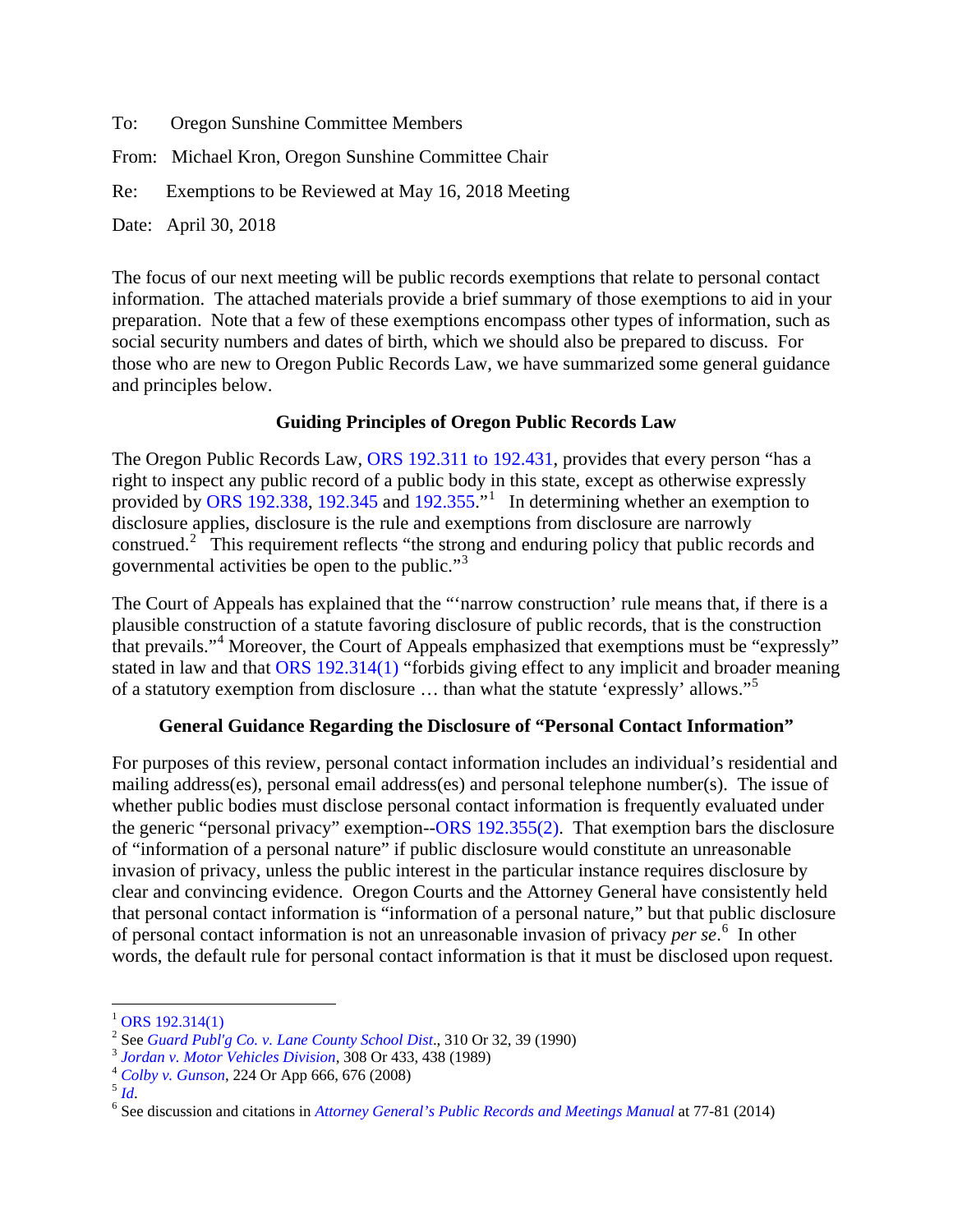### **Exemption Statute and Title**: **[ORS 165.673](https://www.oregonlaws.org/ors/165.673) Disclosure of results prohibited**

**Summary:** Prohibits law enforcement from releasing lists of telephone Caller ID information obtained pursuant to a court order and (usually) without the knowledge of the parties to the calls. Incorporated into Oregon PRL through [ORS 192.355\(9\)](https://www.oregonlaws.org/ors/192.355) (disclosure prohibited or restricted under Oregon law).

### **Relevant Text**:

No law enforcement agency shall disclose lists of telephone numbers produced by a pen register or trap and trace device except in the performance of a law enforcement function or as otherwise provided by law or order of a court.

### **Key Terms & Definitions**: [\(ORS 165.657\)](https://www.oregonlaws.org/ors/165.657)

"Pen register" means a device which records or decodes electronic or other impulses which identify the numbers dialed or otherwise transmitted on the telephone line to which such device is attached, but does not include …

"Trap and trace device" means a device which captures the incoming electronic or other impulses which identify the originating number of an instrument or device from which a wire or electronic communication was transmitted.

#### **Enumerated Exceptions?** Yes. Disclosure authorized:

- a. In performance of law enforcement functions
- b. As otherwise provided by law
- c. Order of a court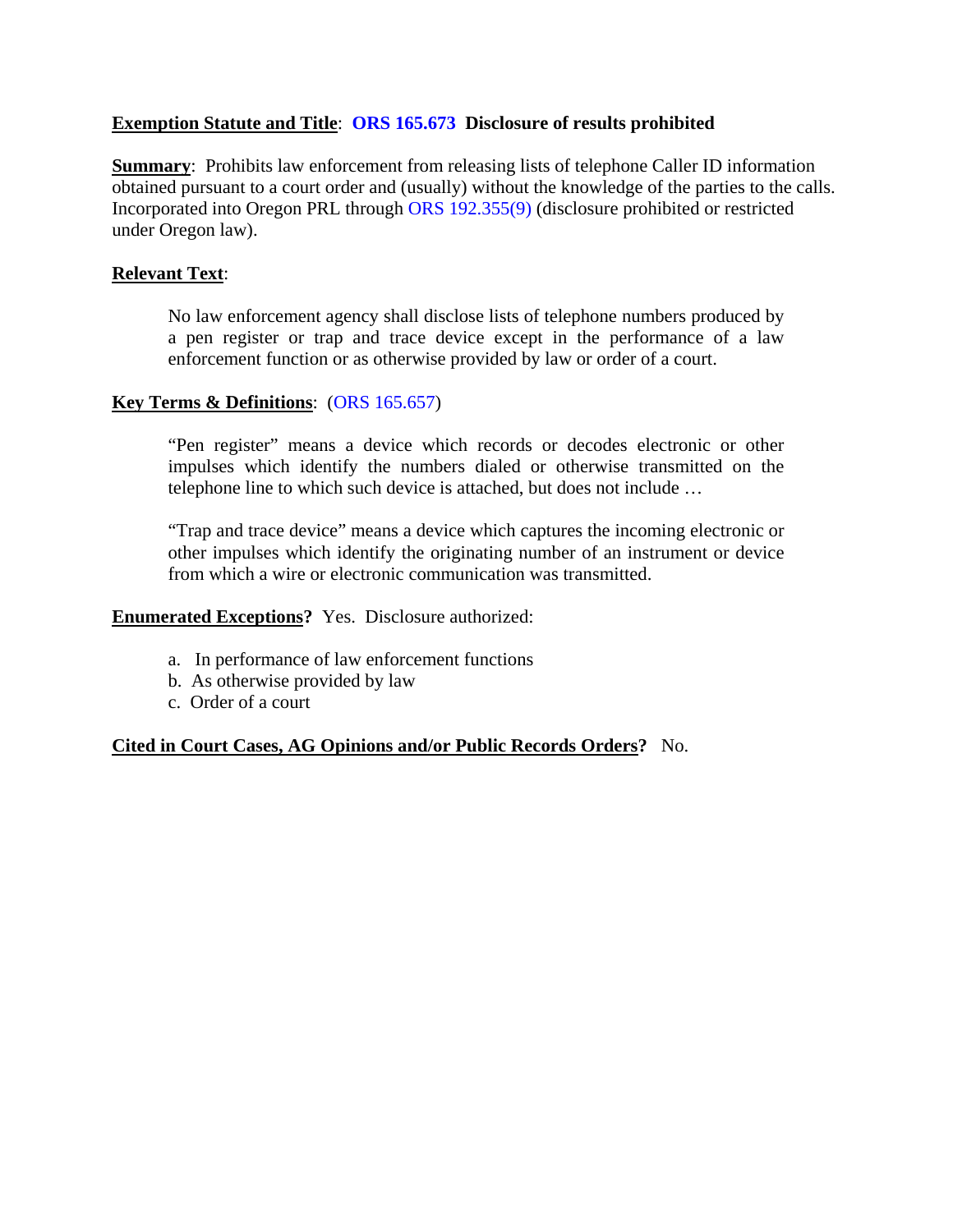**Exemption Statute and Title**: **[ORS 192.345\(25\)](https://www.oregonlaws.org/ors/192.345) Public records conditionally exempt from disclosure** (formerly ORS 192.501(25))

**Summary:** Conditionally exempts the contact information of donors to public universities. Incorporated directly into Oregon PRL.

**Relevant Text:** The following public records are exempt from disclosure under [ORS 192.311](https://www.oregonlaws.org/ors/192.311) to [192.478](https://www.oregonlaws.org/ors/192.478) unless the public interest requires disclosure in the particular instance:

(25) The home address, professional address and telephone number of a person who has or who is interested in donating money or property to a public university listed in [ORS 352.002.](https://www.oregonlaws.org/ors/352.002)

### **Key Terms & Definitions**:

[-ORS 352.002](https://www.oregonlaws.org/ors/352.002) defines public universities as:

| - UofO | -OSU   |                                                    |
|--------|--------|----------------------------------------------------|
| -PSU   | $-OIT$ |                                                    |
|        |        | -Eastern, Western and Southern Oregon Universities |

### **Enumerated Exceptions or Public Interest Balancing Test?** Yes.

Exempt unless the public interest requires disclosure in the particular instance.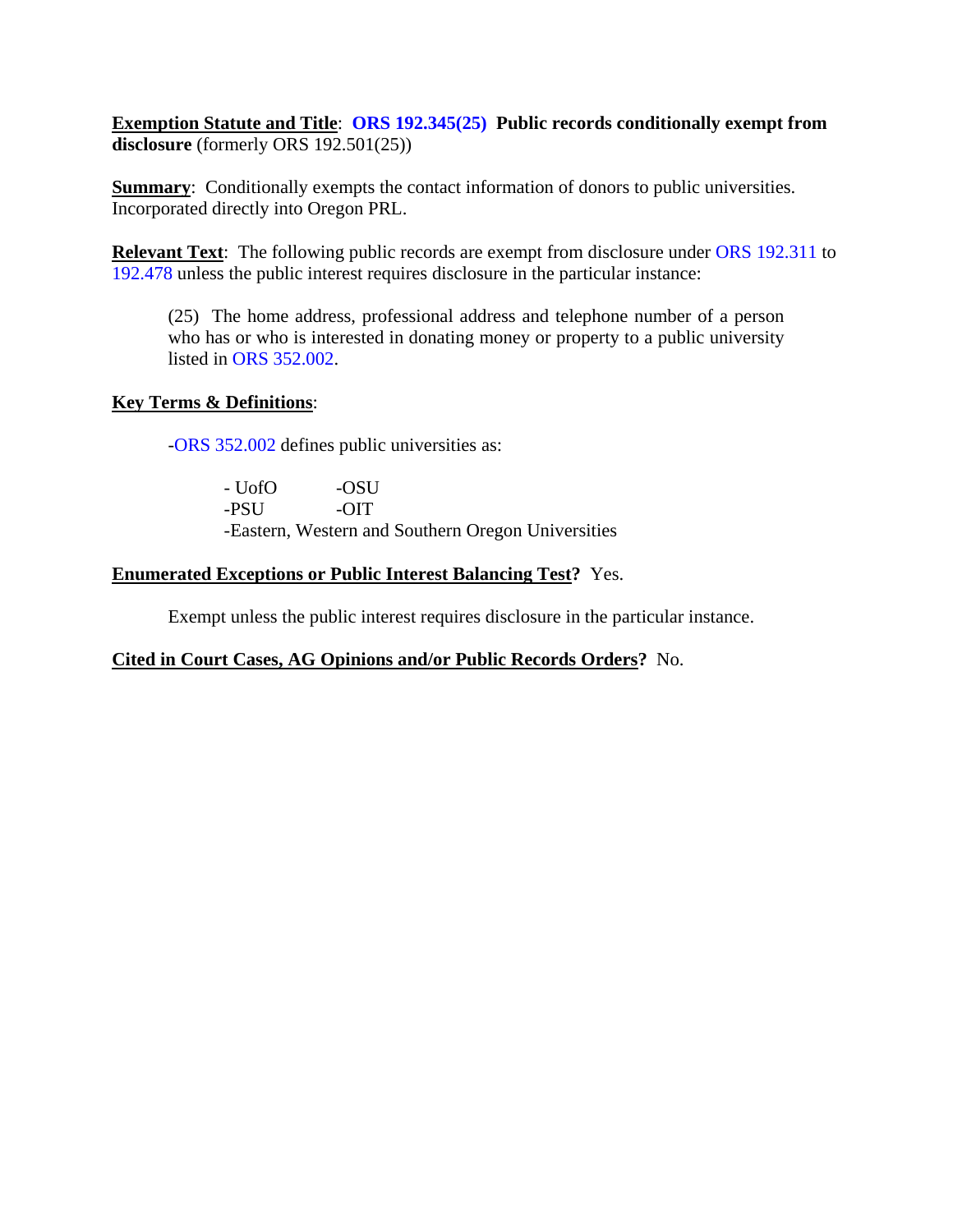**Exemption Statute and Title**: **[ORS 192.345\(29\)](https://www.oregonlaws.org/ors/192.345) Public records conditionally exempt from disclosure** (formerly ORS 192.501(29))

**Summary:** Conditionally exempts the disclosure of college student email addresses. Incorporated directly into Oregon PRL.

**Relevant Text**: The following public records are exempt from disclosure under [ORS 192.311](https://www.oregonlaws.org/ors/192.311) to [192.478](https://www.oregonlaws.org/ors/192.478) unless the public interest requires disclosure in the particular instance:

(29) The electronic mail address of a student who attends a public university listed in [ORS 352.002](https://www.oregonlaws.org/ors/352.002) or Oregon Health and Science University.

### **Key Terms & Definitions**:

[-ORS 352.002](https://www.oregonlaws.org/ors/352.002) defines public universities as:

| - UofO | -OSU                                               |
|--------|----------------------------------------------------|
| -PSU   | $ \Omega$ T                                        |
|        | -Eastern, Western and Southern Oregon Universities |

### **Enumerated Exceptions or Public Interest Balancing Test?** Yes.

Exempt unless the public interest requires disclosure in the particular instance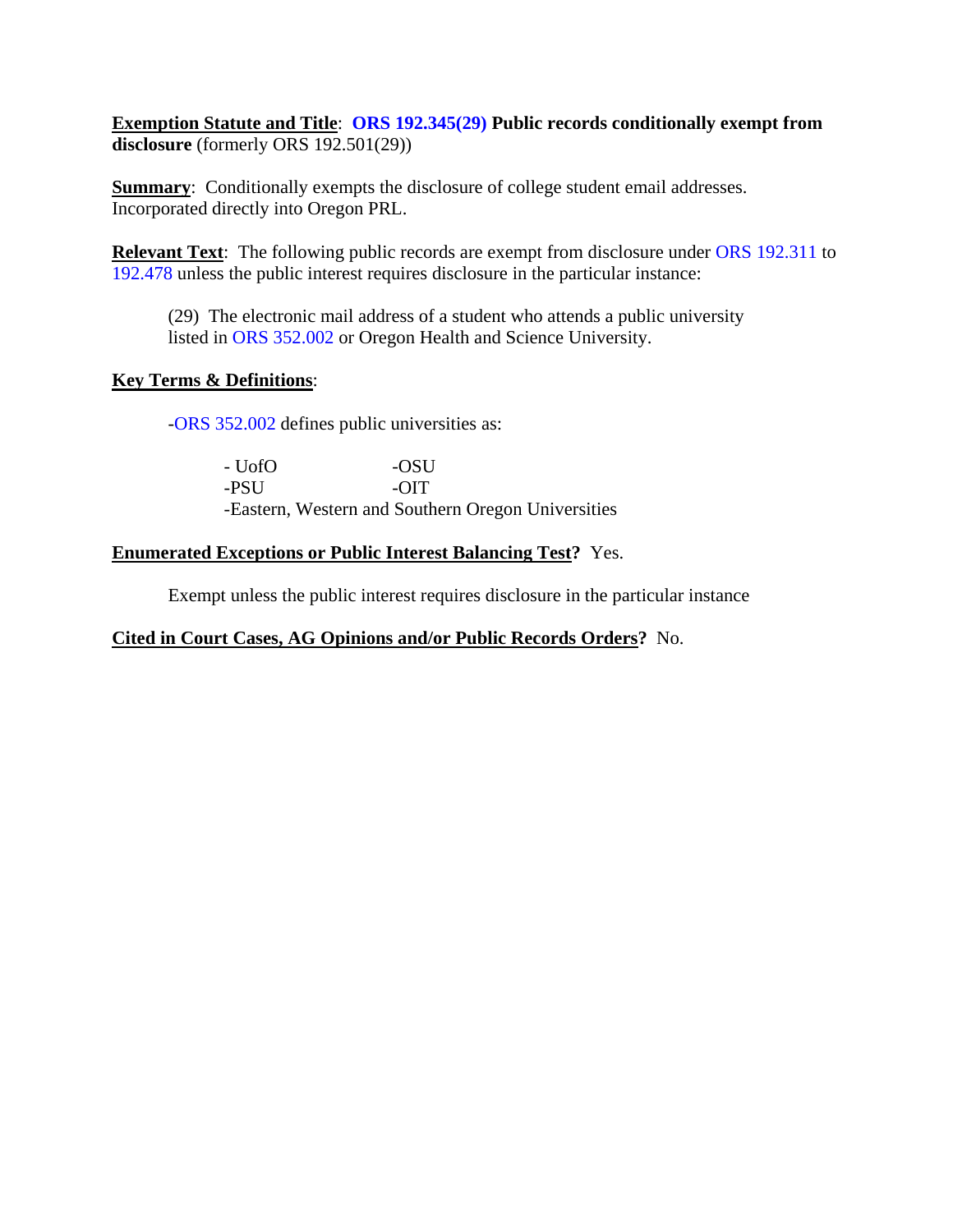### **Exemption Statute and Title**: **[ORS 192.355\(3\)](https://www.oregonlaws.org/ors/192.355) Public records exempt from disclosure** (formerly ORS 192.502(3))

**Summary:** Conditionally exempts certain personally identifiable information of public employees and volunteers contained in personnel records maintained by employing agency. Provides limited disclosure of personal information for elected officials and substitute teachers. Incorporated directly into Oregon PRL.

**Relevant Text**: The following public records are exempt from disclosure under [ORS 192.311](https://www.oregonlaws.org/ors/192.311) to [192.478:](https://www.oregonlaws.org/ors/192.478)

(3) Upon compliance with [ORS 192.363,](https://www.oregonlaws.org/ors/192.363) public body employee or volunteer residential addresses, residential telephone numbers, personal cellular telephone numbers, personal electronic mail addresses, driver license numbers, employerissued identification card numbers, emergency contact information, Social Security numbers, dates of birth and other telephone numbers contained in personnel records maintained by the public body that is the employer or the recipient of volunteer services. This exemption:

(a) Does not apply to the addresses, dates of birth and telephone numbers of employees or volunteers who are elected officials, except that a judge or district attorney subject to election may seek to exempt the judge's or district attorney's address or telephone number, or both, under the terms of [ORS](https://www.oregonlaws.org/ors/192.368)  [192.368;](https://www.oregonlaws.org/ors/192.368)

(b) Does not apply to employees or volunteers to the extent that the party seeking disclosure shows by clear and convincing evidence that the public interest requires disclosure in a particular instance pursuant to ORS [192.363;](https://www.oregonlaws.org/ors/192.363)

(c) Does not apply to a substitute teacher as defined in [ORS 342.815](https://www.oregonlaws.org/ors/342.815) when requested by a professional education association of which the substitute teacher may be a member; and

(d) Does not relieve a public employer of any duty under [ORS 243.650](https://www.oregonlaws.org/ors/243.650) to [243.782.](https://www.oregonlaws.org/ors/243.682)

### **Key Terms & Definitions**:

[-ORS 192.363:](https://www.oregonlaws.org/ors/192.363) this statute requires requests for information covered by [ORS](https://www.oregonlaws.org/ors/192.355)  [192.355\(3\)](https://www.oregonlaws.org/ors/192.355) include the names of the individuals for whom the personal information is sought; a statement describing the personal information being sought; and a statement showing by clear and convincing evidence that the public interest requires disclosure in the particular instance. Also requires the public body to forward the request and any supporting materials to any individuals whose information is being sought.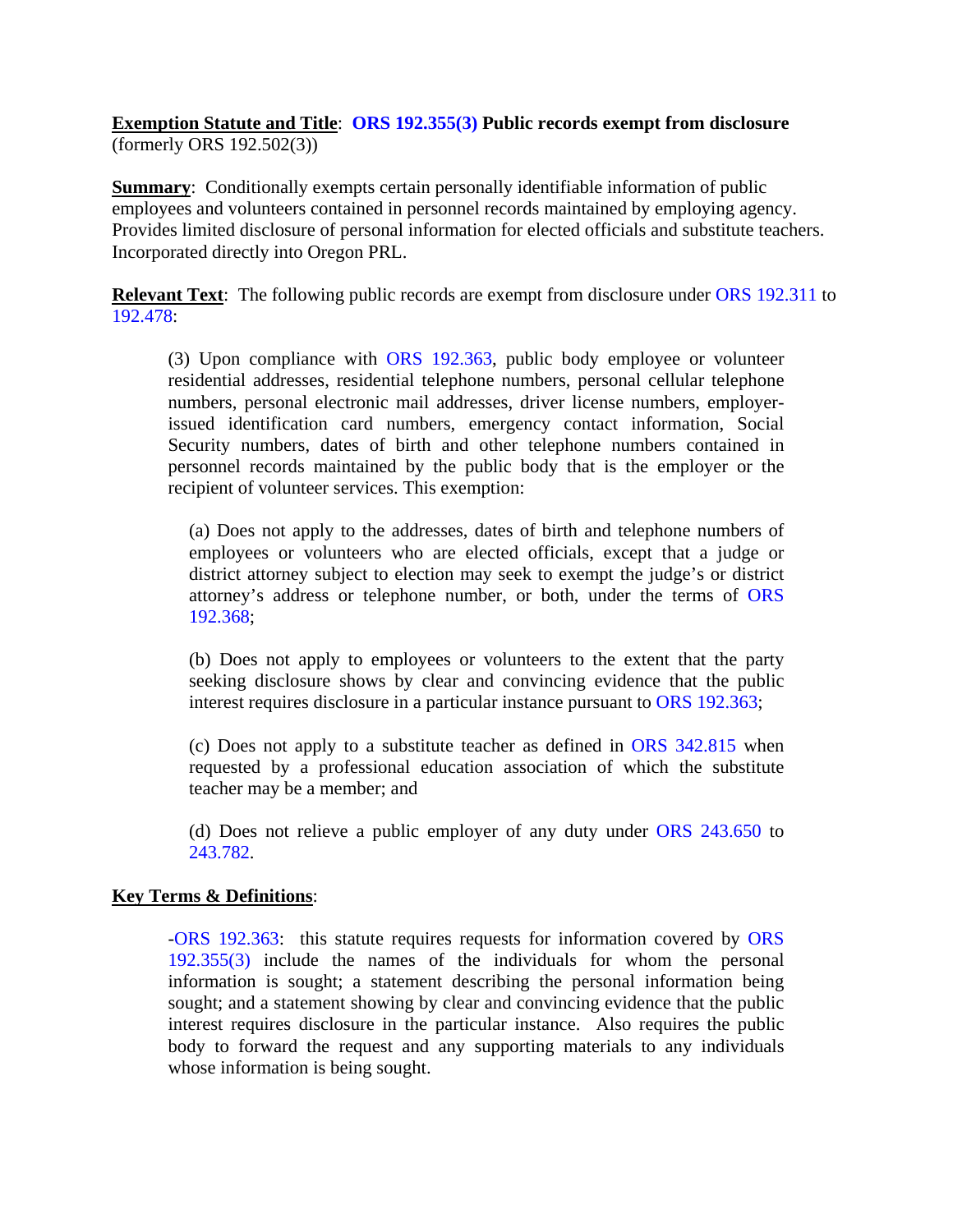[-ORS 192.368:](https://www.oregonlaws.org/ors/192.368) upon request, restricts a public body from disclosing the home address, personal telephone number or email address of an individual if the personal safety of the individual or a family member residing with the individual would be endangered by disclosure.

[-ORS 243.650](https://www.oregonlaws.org/ors/243.650) to [243.782:](https://www.oregonlaws.org/ors/243.682) Oregon's collective bargaining statutes.

#### **Enumerated Exceptions or Public Interest Balancing Test?** Yes.

-Upon compliance with [ORS 192.363,](https://www.oregonlaws.org/ors/192.363) public bodies shall disclose requested information only if the public body determines that the requester has demonstrated by clear and convincing evidence that the public interest requires disclosure in the particular instance. *See* [ORS 192.355\(3\)\(b\)](https://www.oregonlaws.org/ors/192.355) and 192.363(6).

### **Cited in Court Cases, AG Opinions and/or Public Records Orders?** Yes.

[-PRO Brosseau](http://cdm17027.contentdm.oclc.org/cdm/ref/collection/p17027coll2/id/1802/rec/2) (5/5/15) (the dates of birth of public employees are not exempt under [ORS 192.355\(3\)](https://www.oregonlaws.org/ors/192.355) when requested from a public body that is not the employing agency; disclosure of dates of birth also not an unreasonable invasion of privacy under ORS  $192.355(2)$ ).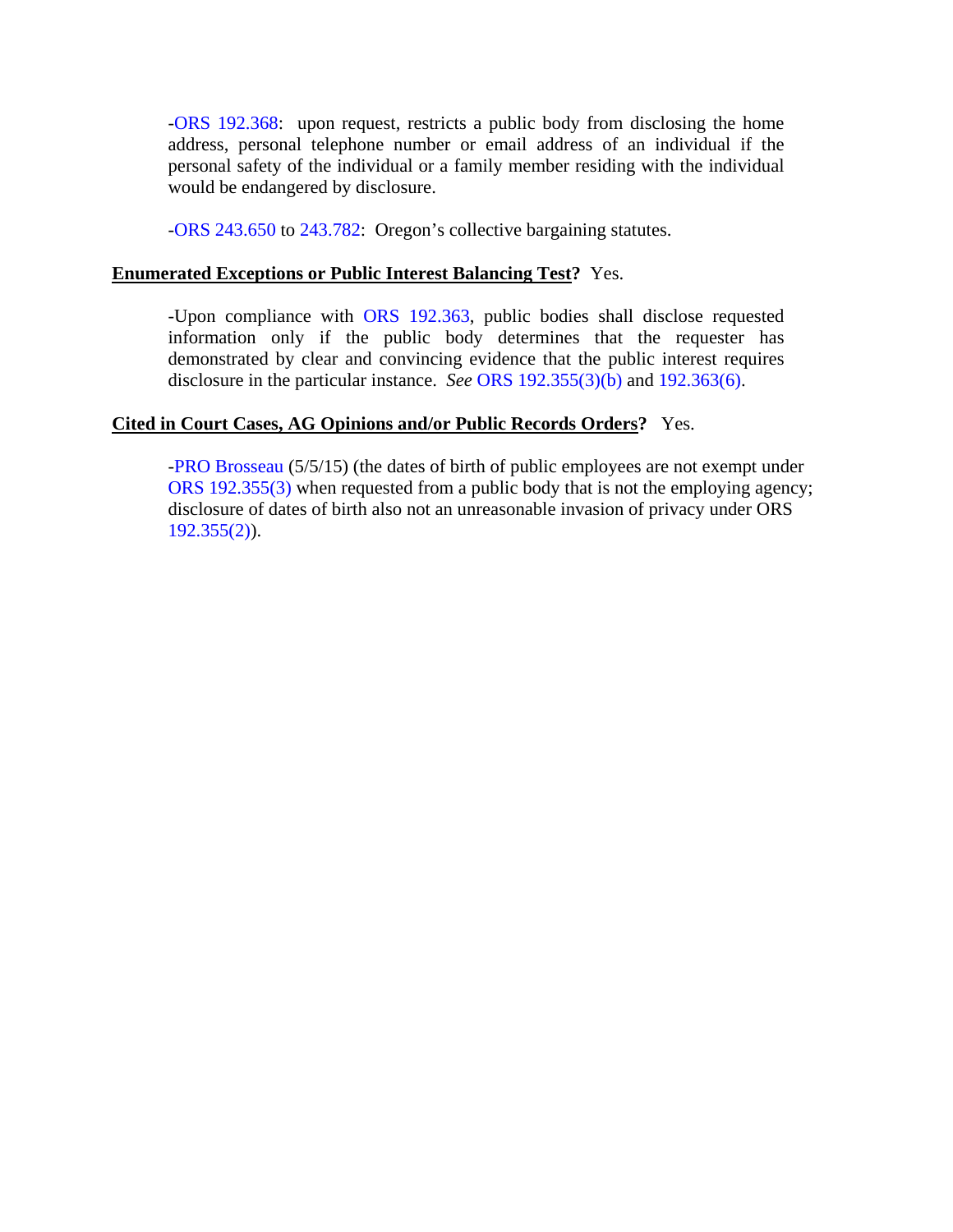## **Exemption Statute and Title**: **[ORS 192.355\(12\)](https://www.oregonlaws.org/ors/192.355) Public records exempt from disclosure** (formerly ORS 192.502(12))

**Summary**: Expressly exempts the disclosure of *employee and retiree* contact information and other nonfinancial membership, as well as *employee* financial records maintained by PERS. Incorporated directly into Oregon PRL.

**Relevant Text:** The following public records are exempt from disclosure under [ORS 192.311](https://www.oregonlaws.org/ors/192.311) to [192.478:](https://www.oregonlaws.org/ors/192.478)

(12) Employee and retiree address, telephone number and other nonfinancial membership records and employee financial records maintained by the Public Employees Retirement System pursuant to ORS chapters [238](https://www.oregonlaws.org/ors/chapter/238) and [238A.](https://www.oregonlaws.org/ors/chapter/238A)

### **Key Terms & Definitions**:

[-Chapter 238](https://www.oregonlaws.org/ors/chapter/238) governs the PERS program.

[-Chapter 238A](https://www.oregonlaws.org/ors/chapter/238A) governs the Oregon Public Service Retirement Plan.

-Nonfinancial membership records: "Information that concerns a member in the member's individual capacity and not the member's capacity as a current or former public employee, that must ultimately be kept up-to-date by the member and not the employer, or that is unnecessary to calculate the benefits payable on an account, but is necessary to properly manage the account for the member's benefit." PRO Hinkle (10/1/10)

## **Enumerated Exceptions or Public Interest Balancing Test?** No.

## **Cited in Court Cases, AG Opinions and/or Public Records Orders?** Yes.

[-PRO Noah](http://cdm17027.contentdm.oclc.org/cdm/singleitem/collection/p17027coll2/id/1748/rec/1) (6/27/14) (information about the location of a PERS employee is exempt from disclosure as "nonfinancial membership records," e.g., county)

[-PRO Hinkle](http://cdm17027.contentdm.oclc.org/cdm/singleitem/collection/p17027coll2/id/1834/rec/4) (10/1/10) (a PERS retiree's retirement date, employer, years of service and job classification are not exempt as "nonfinancial membership records;" [ORS](https://www.oregonlaws.org/ors/192.355)  [109.355\(12\)](https://www.oregonlaws.org/ors/192.355) does not require a showing that the disclosure of nonfinancial information would be an unreasonable invasion of privacy)

[-PRO Re](http://cdm17027.contentdm.oclc.org/cdm/singleitem/collection/p17027coll2/id/1341/rec/1) (10/20/09) (the name of a PERS employee is not exempt from disclosure as "nonfinancial" information)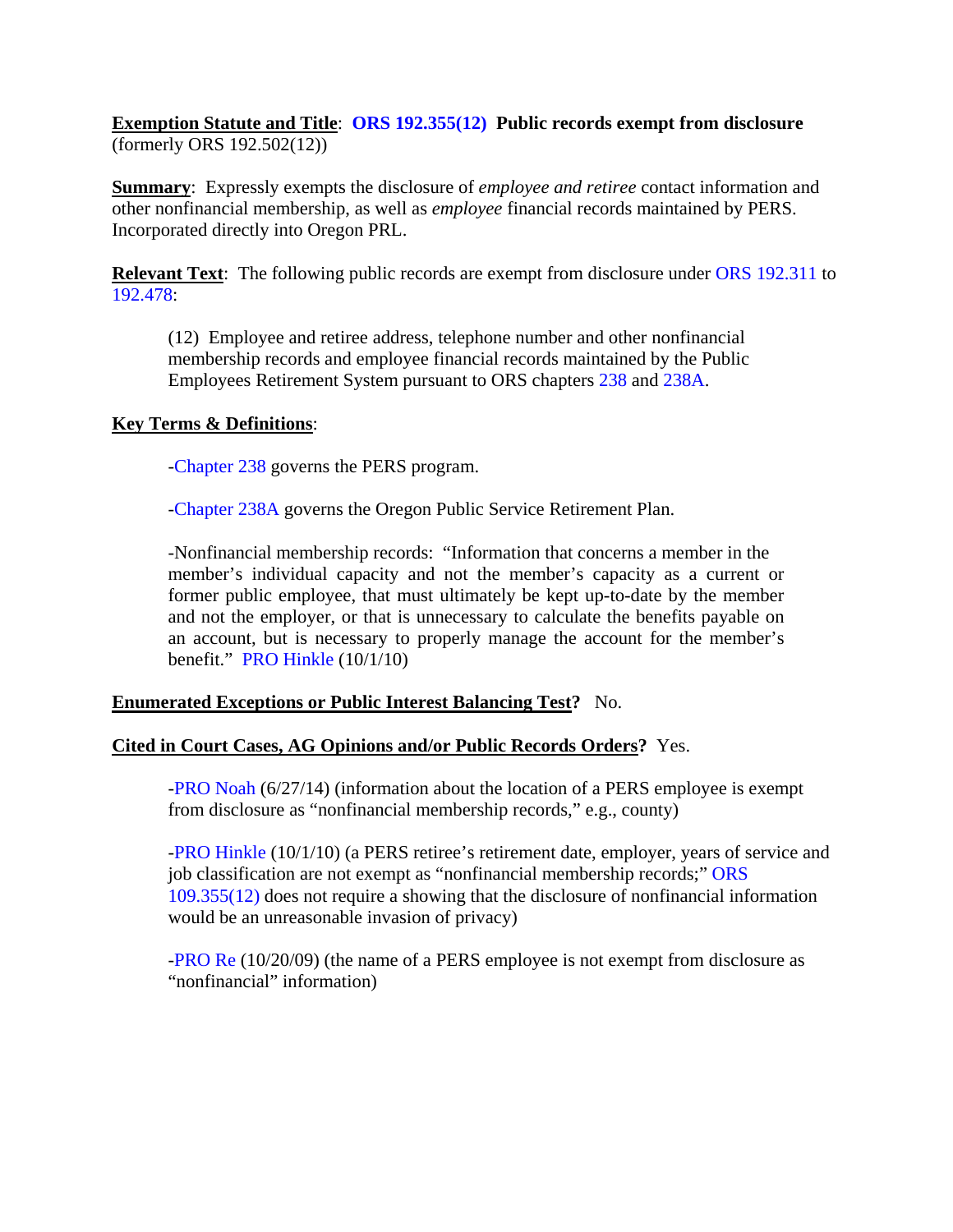## **Exemption Statute and Title**: **[ORS 192.335\(29\)](https://www.oregonlaws.org/ors/192.355) Public records exempt from disclosure** (formerly ORS 192.502(29))

**Summary:** Expressly exempts the disclosure of employee addresses submitted to mass transit, transportation and metropolitan service districts so that the districts can contact employees about using alternative transportation. The exemption does not apply to zip codes. Incorporated directly into Oregon PRL.

**Relevant Text:** The following public records are exempt from disclosure under [ORS 192.311](https://www.oregonlaws.org/ors/192.311) to [192.478:](https://www.oregonlaws.org/ors/192.478)

(29) A record of the street and number of an employee's address submitted to a special district to obtain assistance in promoting an alternative to single occupant motor vehicle transportation.

### **Key Terms & Definitions**:

-Employee: employees of public bodies

### **Enumerated Exceptions or Public Interest Balancing Test?** No.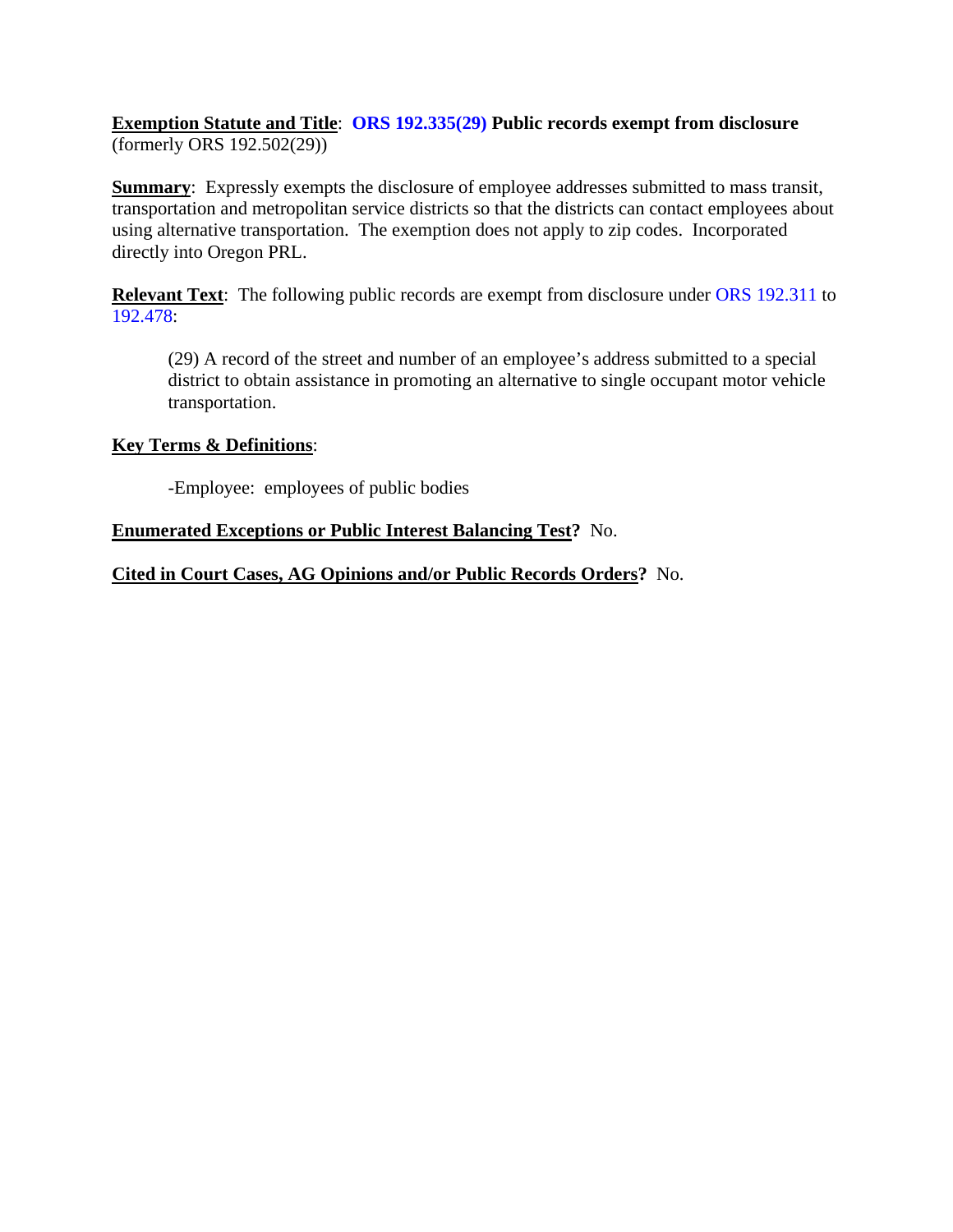**Exemption Statute and Title**: **[ORS 192.355\(40\)](https://www.oregonlaws.org/ors/192.355) Public records exempt from disclosure** (formerly ORS 192.502(40))

**Summary:** Expressly exempts the disclosure of personal email addresses in the possession of most public bodies. Provides a limited exception for the release of personal emails to campaign offices for newsletter distribution. Does not apply to email addresses assigned by public bodies. Incorporated directly into Oregon PRL.

**Relevant Text**: The following public records are exempt from disclosure under [ORS 192.311](https://www.oregonlaws.org/ors/192.311) to [192.478:](https://www.oregonlaws.org/ors/192.478)

(40)(a) Electronic mail addresses in the possession or custody of an agency or subdivision of the executive department, as defined in ORS [174.112,](https://www.oregonlaws.org/ors/174.112) the legislative department, as defined in [ORS 174.114,](https://www.oregonlaws.org/ors/174.114) a local government or local service district, as defined in [ORS 174.116,](https://www.oregonlaws.org/ors/174.116) or a special government body, as defined in [ORS 174.117.](https://www.oregonlaws.org/ors/174.117)

(b) This subsection does not apply to electronic mail addresses assigned by a public body to public employees for use by the employees in the ordinary course of their employment.

(c) This subsection and [ORS 244.040](https://www.oregonlaws.org/ors/244.040) do not prohibit the campaign office of the current officeholder or current candidates who have filed to run for that elective office from receiving upon request the electronic mail addresses used by the current officeholder's legislative office for newsletter distribution, except that a campaign office that receives electronic mail addresses under this paragraph may not make a further disclosure of those electronic mail addresses to any other person.

#### **Key Terms & Definitions**:

-Special Government Body: examples include public corporations, school districts, education service districts, community college and education service districts, intergovernmental bodies, and any other entity created by statute, ordinance or resolution that is not part of state or local government. (*See* [ORS 174.117\)](https://www.oregonlaws.org/ors/174.117)

[-ORS 244.040](https://www.oregonlaws.org/ors/244.040) details the prohibited uses of a public officials position or office.

### **Enumerated Exceptions or Public Interest Balancing Test?** No.

### **Cited in Court Cases, AG Opinions and/or Public Records Orders?** Yes.

[-PRO Simmons](http://cdm17027.contentdm.oclc.org/cdm/singleitem/collection/p17027coll2/id/2030/rec/1) (7/13/16) (applying the AG guidance below to conclude that redacting email addresses from responsive records was appropriate where the requester specifically sought email addresses)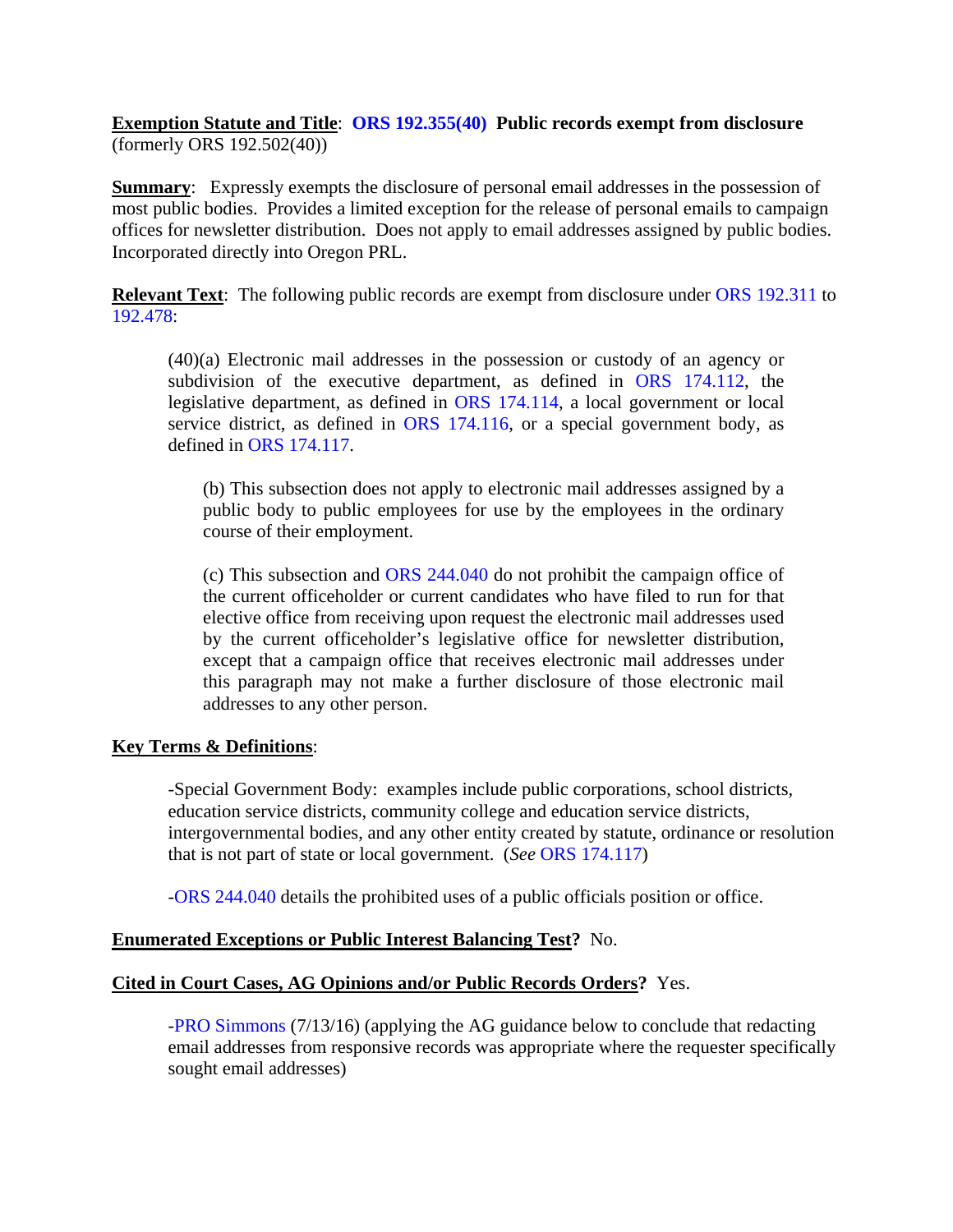"Although on its face  $[ORS 192.355(40)]$  seemingly applies to any e-mail address, the legislative history strongly suggests that the intent was to enable public bodies to refuse requests for e-mail lists that would then be used to send unsolicited group emails or spam. A public body applying the exemption literally to redact email addresses that simply appear within e-mail correspondence would be applying the exemption in a manner not contemplated by the legislature. Our advice to state agencies is to assert this exemption only when it appears that the purpose of the request is to acquire e-mail addresses." *[Attorney General's Public](https://www.doj.state.or.us/oregon-department-of-justice/public-records/attorney-generals-public-records-and-meetings-manual-2014/https:/www.doj.state.or.us/oregon-department-of-justice/public-records/attorney-generals-public-records-and-meetings-manual-2014/)  [Records and Meetings Manual](https://www.doj.state.or.us/oregon-department-of-justice/public-records/attorney-generals-public-records-and-meetings-manual-2014/https:/www.doj.state.or.us/oregon-department-of-justice/public-records/attorney-generals-public-records-and-meetings-manual-2014/)* at 116 (2014)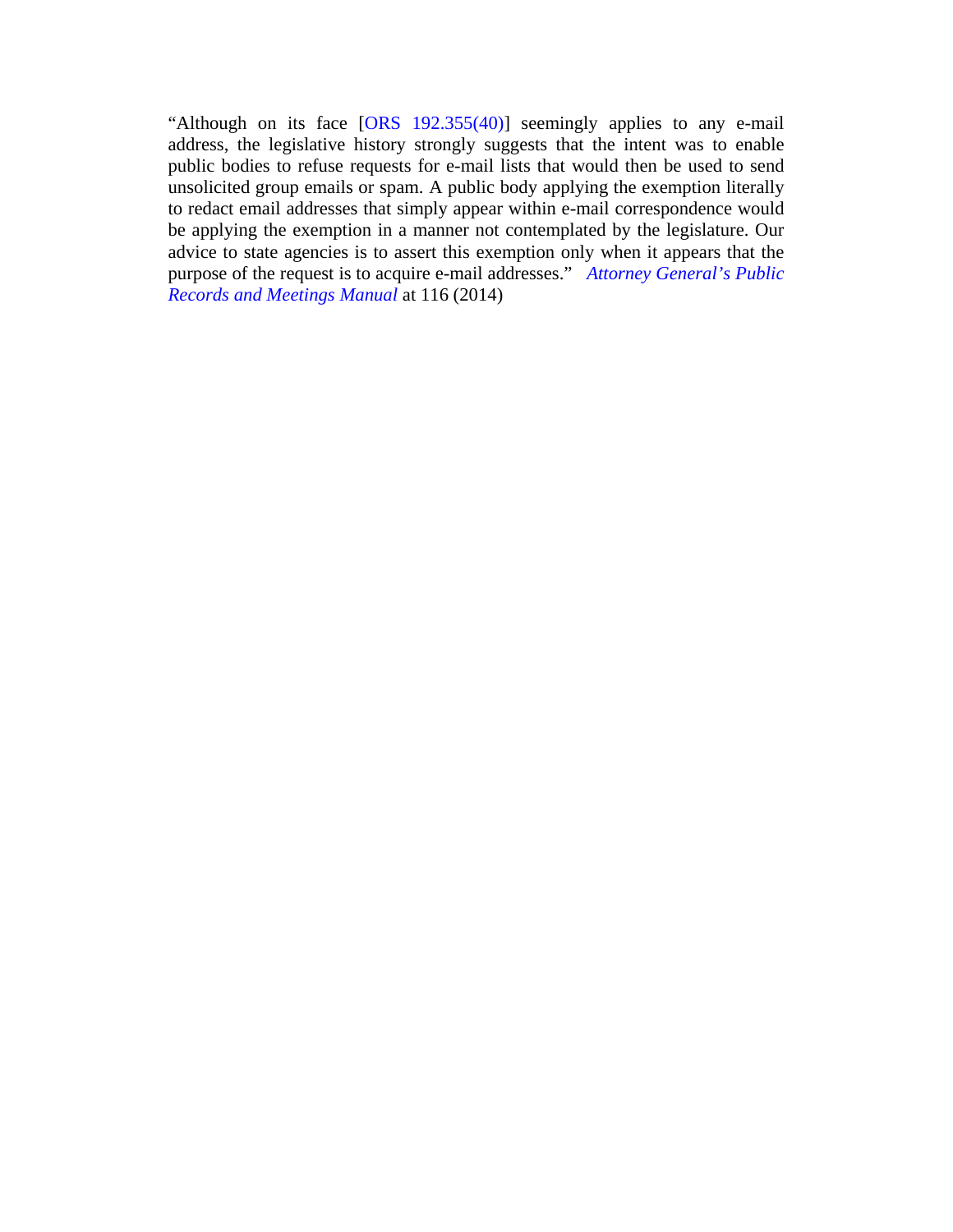**Exemption Statute and Title**: **[ORS 192.365](https://www.oregonlaws.org/ors/192.365) Disclosure of information pertaining to home care worker, operator of child care facility, exempt child care provider or operator of adult foster home** (formerly ORS 192.435)

**Summary:** Expressly exempts from disclosure certain contact and personally identifiable information of home care, child care, and adult foster care providers and facility operators. Incorporated directly into Oregon PRL.

## **Relevant Text**:

(1) Upon compliance with [ORS 192.363,](https://www.oregonlaws.org/ors/192.363) a public body that is the custodian of or is otherwise in possession of the following information pertaining to a home care worker as defined in [ORS 410.600,](https://www.oregonlaws.org/ors/410.600) an operator of a child care facility as defined in [ORS 329A.250,](https://www.oregonlaws.org/ors/329A.250) an exempt family child care provider as defined in [ORS](https://www.oregonlaws.org/ors/329A.430)  [329A.430](https://www.oregonlaws.org/ors/329A.430) or an operator of an adult foster home as defined in [ORS 443.705](https://www.oregonlaws.org/ors/443.705) shall disclose that information in response to a request to inspect public records under [ORS 192.311](https://www.oregonlaws.org/ors/192.311) to [192.478:](https://www.oregonlaws.org/ors/192.478)

(a) Residential address and telephone numbers;

(b) Personal electronic mail addresses and personal cellular telephone numbers;

(c) Social Security numbers and employer-issued identification card numbers; and

(d) Emergency contact information.

(2) Subsection (1) of this section does not apply to the Judicial Department or the Department of Transportation or to any records in the custody of the Judicial Department or the Department of Transportation.

### **Key Terms & Definitions**:

[-ORS 192.363:](https://www.oregonlaws.org/ors/192.363) this statute requires requests for information covered by [ORS](https://www.oregonlaws.org/ors/192.365)  [192.365](https://www.oregonlaws.org/ors/192.365) include the names of the individuals for whom the personal information is sought; a statement describing the personal information being sought; and a statement showing by clear and convincing evidence that the public interest requires disclosure in the particular instance. Also requires the public body to forward the request and any supporting materials to any individuals whose information is being sought.

### **Enumerated Exceptions or Public Interest Balancing Test?** Yes.

-Upon compliance with [ORS 192.363,](https://www.oregonlaws.org/ors/192.363) public bodies shall disclose requested information only if the public body determines that the requester has demonstrated by clear and convincing evidence that the public interest requires disclosure in the particular instance. *See* [192.363\(6\).](https://www.oregonlaws.org/ors/192.363)

-Does not apply to the Judicial Department or to the Department of Transportation.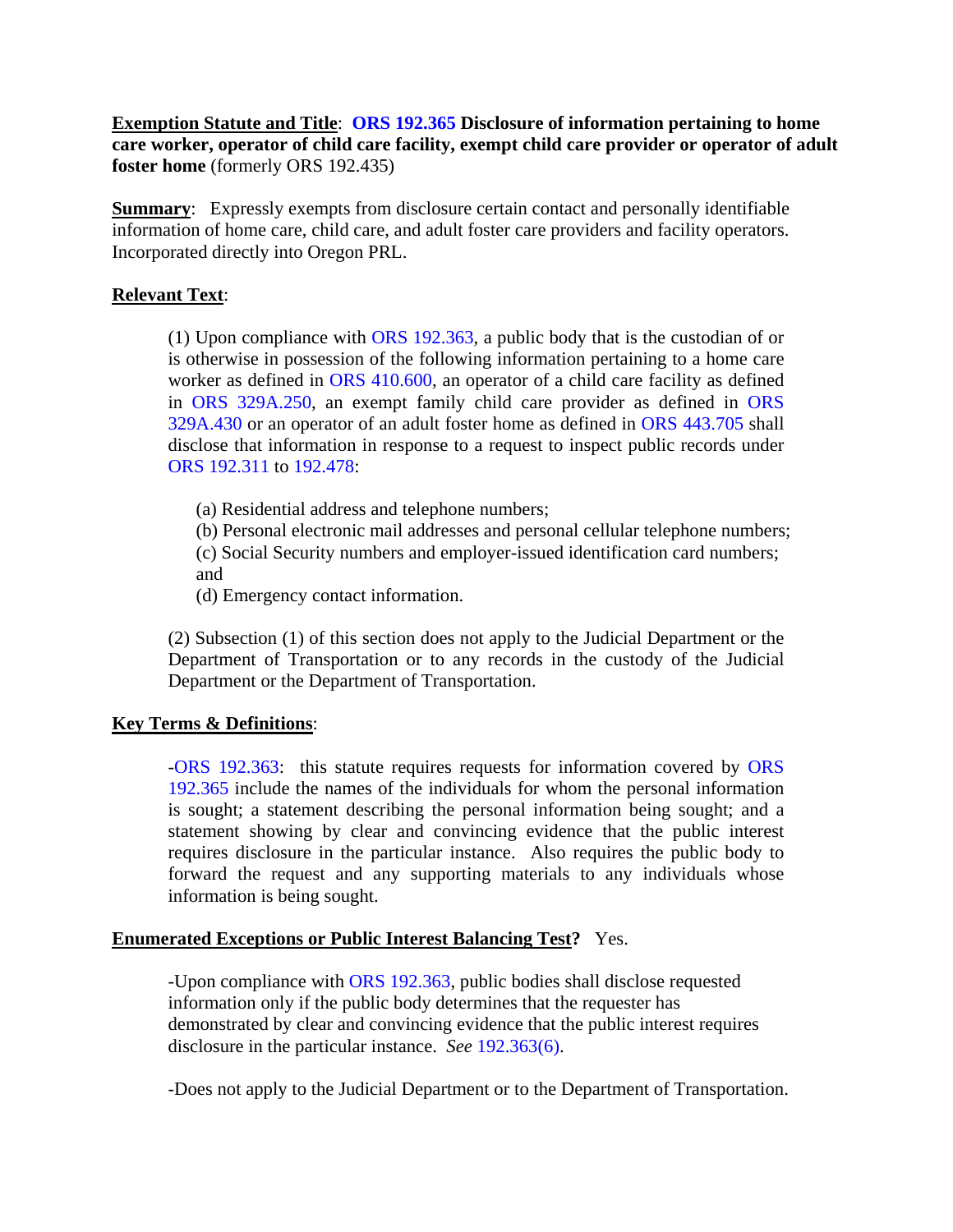## **Cited in Court Cases, AG Opinions and/or Public Records Orders?** Yes.

[-PRO Gibson](http://cdm17027.contentdm.oclc.org/cdm/singleitem/collection/p17027coll2/id/1996/rec/1) (2/2/16) (requester's stated purpose for requesting home care worker's personal information did not constitute clear and convincing evidence that the public interest required disclosure)

[-PRO Gibson](http://cdm17027.contentdm.oclc.org/cdm/ref/collection/p17027coll2/id/1775/rec/2) (11/19/15) [\(ORS 192.365](https://www.oregonlaws.org/ors/192.365) does not exempt personal information that is not enumerated in the law, such as the names of child care providers)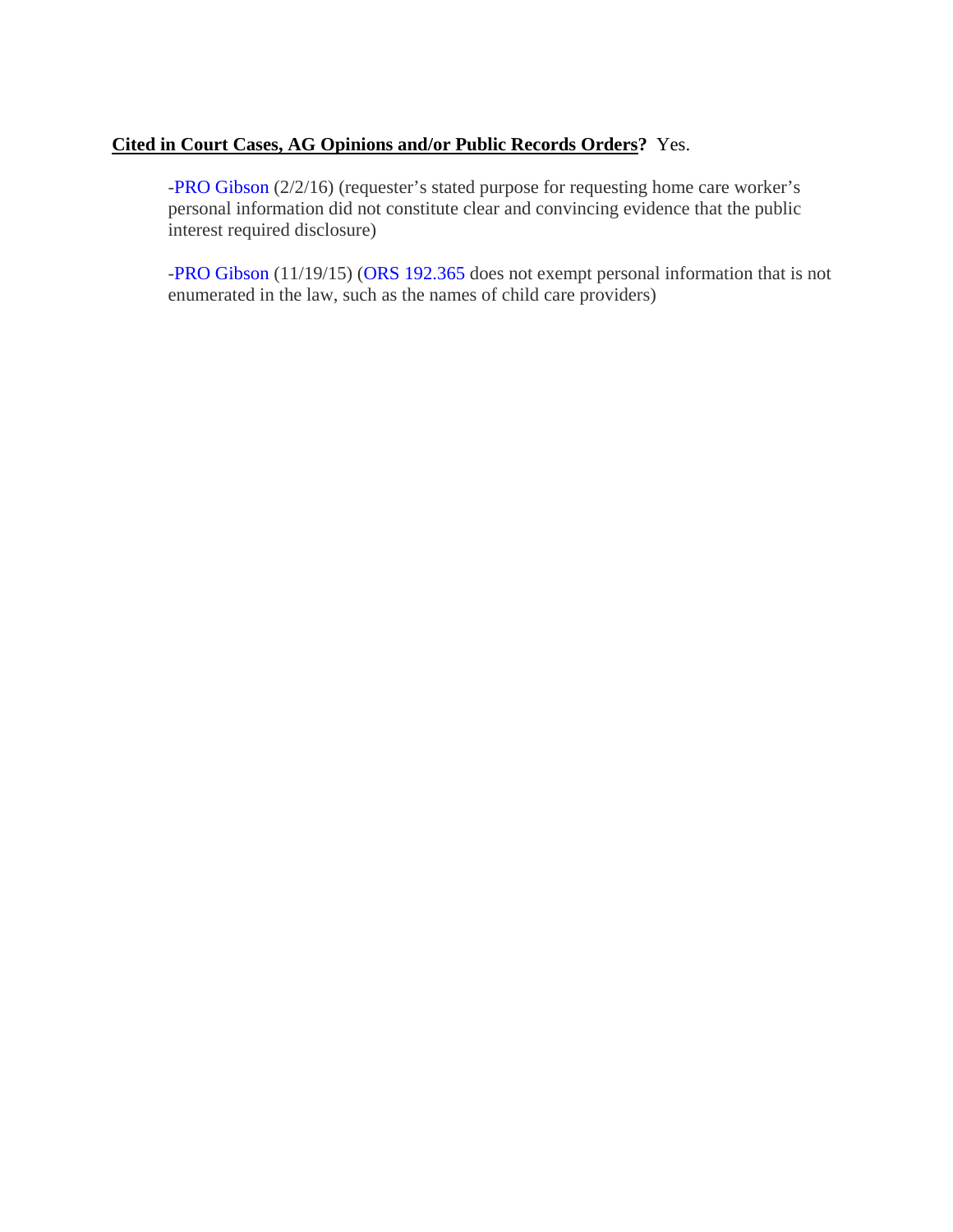## **Exemption Statute and Title**: **[ORS 403.135\(2\)](https://www.oregonlaws.org/ors/403.135) When blocking of information prohibited** (formerly ORS 401.765)

**Summary:** Conditionally exempts from disclosure the Caller ID information collected by 9-1-1 emergency operators. Unless otherwise exempt under Oregon Public Records Law, telephone numbers may be disclosed as part of an official report. Unlisted numbers may not be disclosed under any circumstances without permission from the subscriber. Incorporated into Oregon PRL through [ORS 192.355\(9\)](https://www.oregonlaws.org/ors/192.355) (disclosure prohibited or restricted under Oregon law).

## **Relevant Text**:

(2) Automatic number identifications received by public safety answering points are confidential and are not subject to public disclosure unless and until an official report is written by the public or private safety agency and that agency does not withhold the telephone number under [ORS 192.311](https://www.oregonlaws.org/ors/192.311) to [192.478](https://www.oregonlaws.org/ors/192.478) or other state and federal laws. The official report of a public safety answering point may not include nonpublished or nonlisted telephone numbers. The official report of a public or private safety agency may not include nonpublished or nonlisted telephone numbers. Nonpublished or nonlisted telephone numbers are not otherwise subject to public disclosure without the permission of the subscriber.

### **Key Terms & Definitions**:

-Automatic number identification: a component or capability of the emergency communications system that provides automatic display in the designated public safety answering point of a telephone number associated with the access line from which an incoming emergency call originates. [ORS 403.105\(3\)](https://www.oregonlaws.org/ors/403.105)

-Public safety answering point: a communications facility established as an answering location for emergency calls originating within a 9-1-1 service area. [ORS 403.105\(21\)](https://www.oregonlaws.org/ors/403.105)

### **Enumerated Exceptions or Public Interest Balancing Test?** Yes.

-Listed telephone numbers may be released as part of an official report, if not otherwise exempt under Oregon Public Records Law.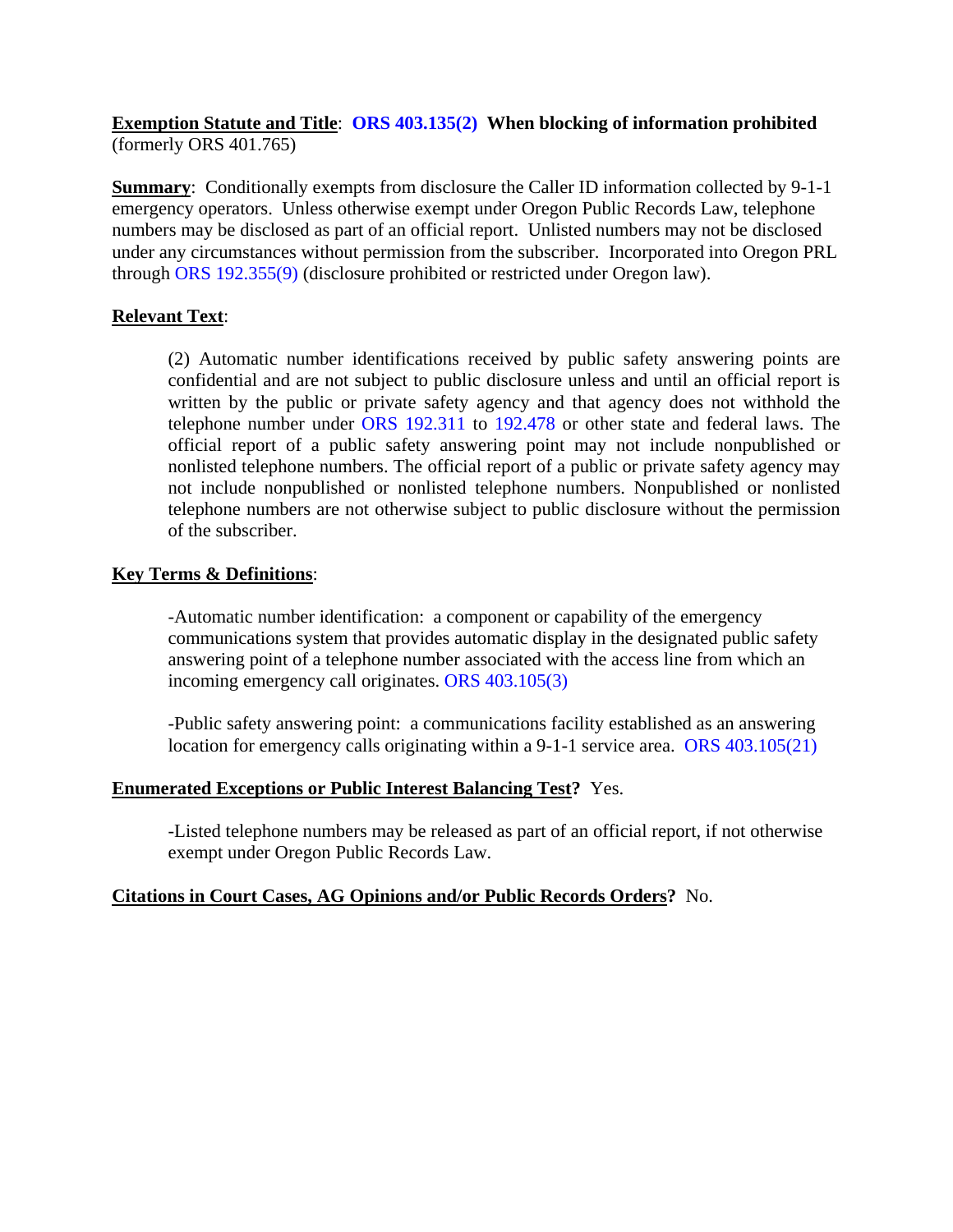## **Exemption Statute and Title**: **[ORS 403.135\(5\)](https://www.oregonlaws.org/ors/403.135) When blocking of information prohibited** (formerly ORS 401.765)

**Summary:** Expressly exempts from disclosure subscriber information maintained by 9-1-1 jurisdictions for the purpose of providing emergency services. Specifies the circumstances under which other public agencies may use such information. Incorporated into Oregon PRL through [ORS 192.355\(9\)](https://www.oregonlaws.org/ors/192.355) (disclosure prohibited or restricted under Oregon law).

## **Relevant Text**:

(5) Subscriber information acquired by a 9-1-1 jurisdiction for the purpose of providing emergency communications services under [ORS 403.105](https://www.oregonlaws.org/ors/403.105) to [403.250](https://www.oregonlaws.org/ors/403.250) is not subject to public disclosure and may not be used by other public agencies except:

(a) To respond to an emergency call;

(b) To respond to an emergency situation that involves the risk of death or serious physical harm to an individual, as provided in [ORS 403.132;](https://www.oregonlaws.org/ors/403.132) or

(c) To notify the public of an emergency by utilizing an automated notification system if a provider has provided subscriber information to the 9- 1-1 jurisdiction or emergency services provider.

## **Key Terms & Definitions**:

[-ORS 403.105 to 403.250](https://www.oregonlaws.org/ors/chapter/403) relates to the Emergency Telecommunications System and the Tax for Emergency Communications

[-ORS 403.132](https://www.oregonlaws.org/ors/403.132) governs the provision of the location of a cellular device to law enforcement when the device is used to place an emergency call, or is reasonably believed to be in the possession of an individual law enforcement reasonably believes is in an emergency situation involving the risk of death or serious physical harm

### **Enumerated Exceptions or Public Interest Balancing Test?** No.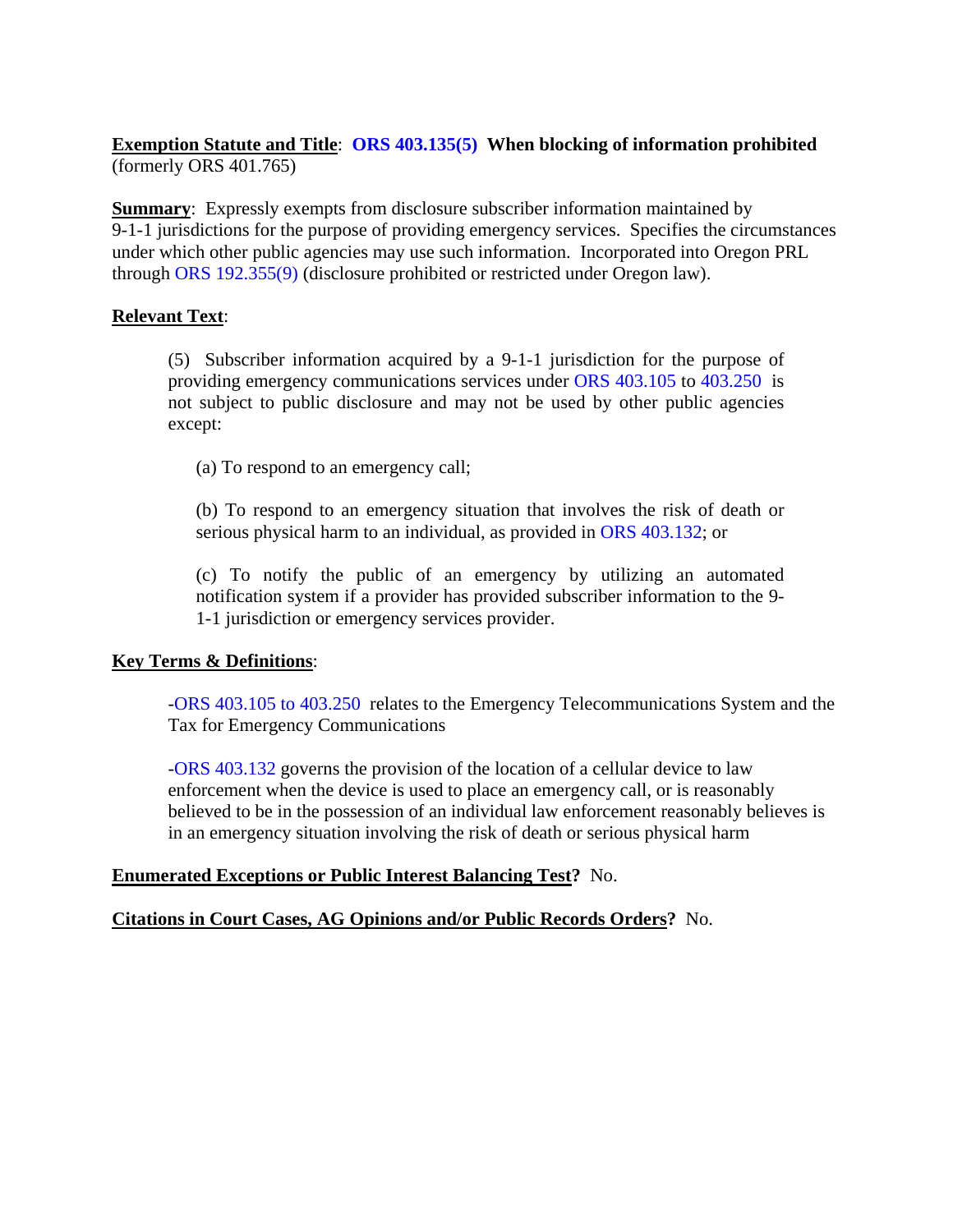# **Exemption Statute and Title**: **[ORS 646.574\(3\)-\(4\)](https://www.oregonlaws.org/ors/646.574) List of persons who do not wish to receive telephone solicitations**

**Summary:** Conditionally exempts the disclosure of certain information provided by individuals who participate in "do not call" registries. Defines who may receive such information and under what circumstances they may receive it. Incorporated into Oregon PRL through [ORS 192.355\(9\)](https://www.oregonlaws.org/ors/192.355) (disclosure prohibited or restricted under Oregon law).

## **Relevant Text**:

(1) If the Attorney General enters into a contract pursuant to ORS  $646.572(1)(a)$ , the administrator of the telephone solicitation program shall create, maintain and distribute a database containing a list of telephone numbers of parties who do not wish to receive any telephone solicitation at the listed numbers ....

\*\*\*

(3) Information about a party is confidential. The Attorney General may not disclose information about a party.

(4) The administrator may not furnish the list or disclose any information about a party to any person, except as follows:

(a) Upon request of a person engaging or intending to engage in telephone solicitations and after payment of the fees in the amounts specified in the contract between the administrator and the Attorney General, the administrator shall furnish to the person:

(A) The most recent copy of the list described in subsection (1) of this section.

(B) The names of the parties whose telephone numbers are on the list.

(b) Upon request of a qualified trade association and after payment of the fees in the amounts specified in the contract between the administrator and the Attorney General, the administrator shall furnish to the qualified trade association:

(A) The most recent copy of the list described in subsection (1) of this section.

(B) The names of the parties whose telephone numbers are on the list.

(c) A qualified trade association that receives a list or the names of the parties whose telephone numbers are on the list under this subsection may make the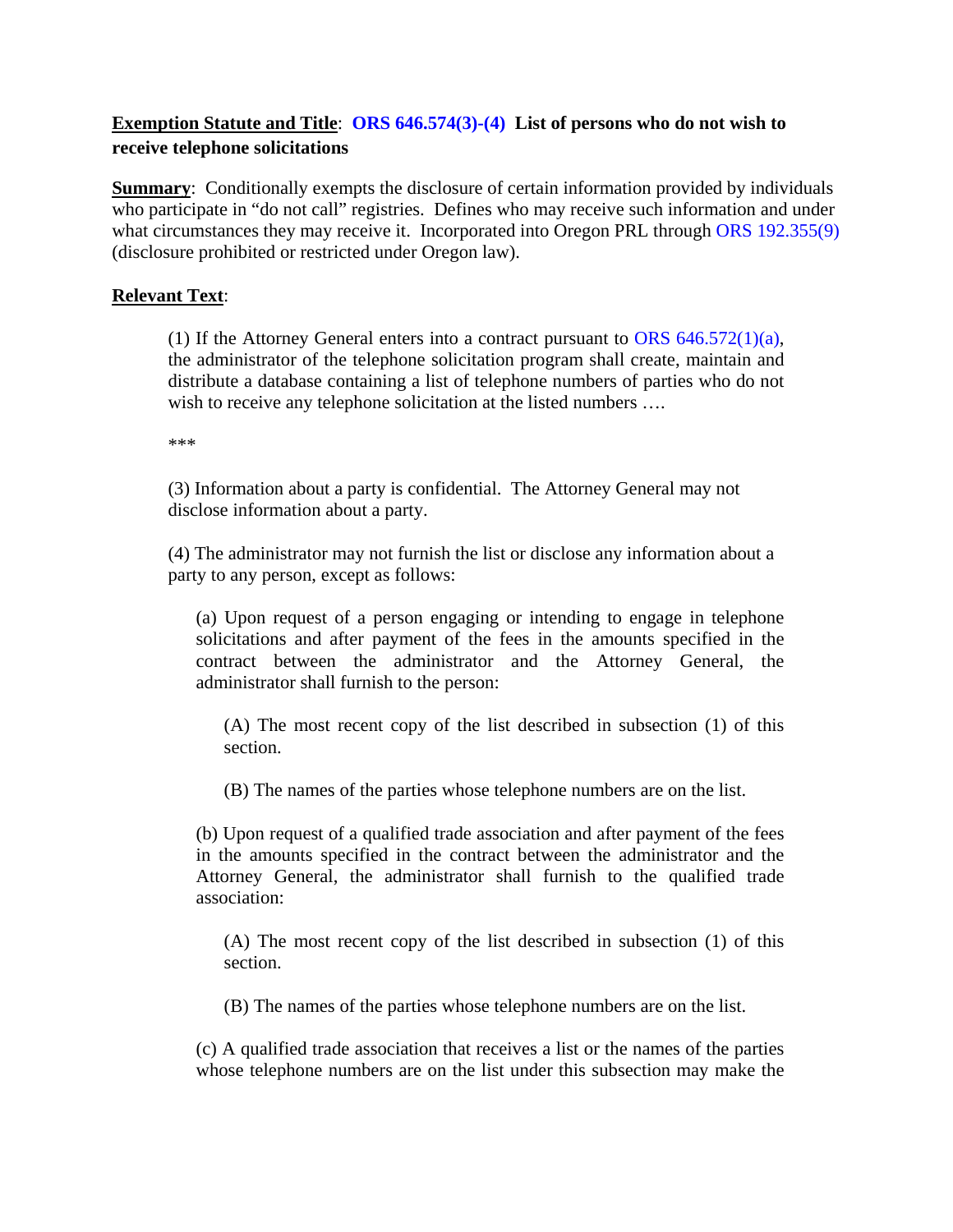list or the names available to its members on any terms the association and its members may impose.

(d) Upon request of the Attorney General for the purpose of enforcing [ORS](https://www.oregonlaws.org/ors/646.569)  [646.569](https://www.oregonlaws.org/ors/646.569) the administrator shall furnish the Attorney General with all requested information about a party or any person who the Attorney General believes has engaged in a solicitation prohibited by [ORS 646.569.](https://www.oregonlaws.org/ors/646.569) The administrator may not charge a fee for furnishing the information to the Attorney General.

(e) Upon request of any party who has filed a notice and paid the fee as provided in subsection (2) of this section, the administrator shall furnish the party with all requested information about the party or any person who the party believes has engaged in a solicitation prohibited by [ORS 646.569.](https://www.oregonlaws.org/ors/646.569) The administrator may not charge a fee for furnishing the information to the party.

(f) The administrator shall comply with any lawful subpoena or court order directing disclosure of the list and of any other information.

(g) The administrator shall provide all information that may be requested by any successor administrator who may be selected by the Attorney General. The administrator may not charge a fee for furnishing the information to the successor administrator.

### **Key Terms & Definitions**:

-Information about a party: information specific to a party, including but not limited to the name and address of the party and the method by which the party paid the fee required by [ORS 646.574.](https://www.oregonlaws.org/ors/646.574) [ORS 646.567\(2\)](https://www.oregonlaws.org/ors/646.567)

-Party: a telephone customer of a telecommunications company. [ORS 646.567\(3\)](https://www.oregonlaws.org/ors/646.567)

[-ORS 646.569](https://www.oregonlaws.org/ors/646.569https:/www.oregonlaws.org/ors/646.569) generally prohibits a person from engaging in telephone solicitations of parties on the "do not call" list established under [ORS 646.572.](https://www.oregonlaws.org/ors/646.572)

[-ORS 646.572](https://www.oregonlaws.org/ors/646.572) directs the Attorney General to either contract for an Oregon "do not call" registry, or to designate the federal "do not call" registry in lieu of an Oregon registry.

## **Enumerated Exceptions or Public Interest Balancing Test?** Yes.

-Enumerated exceptions at the request of persons engaging or intending to engage in telephone solicitations, qualified trade associations, the Attorney General, a party, and pursuant to court orders.